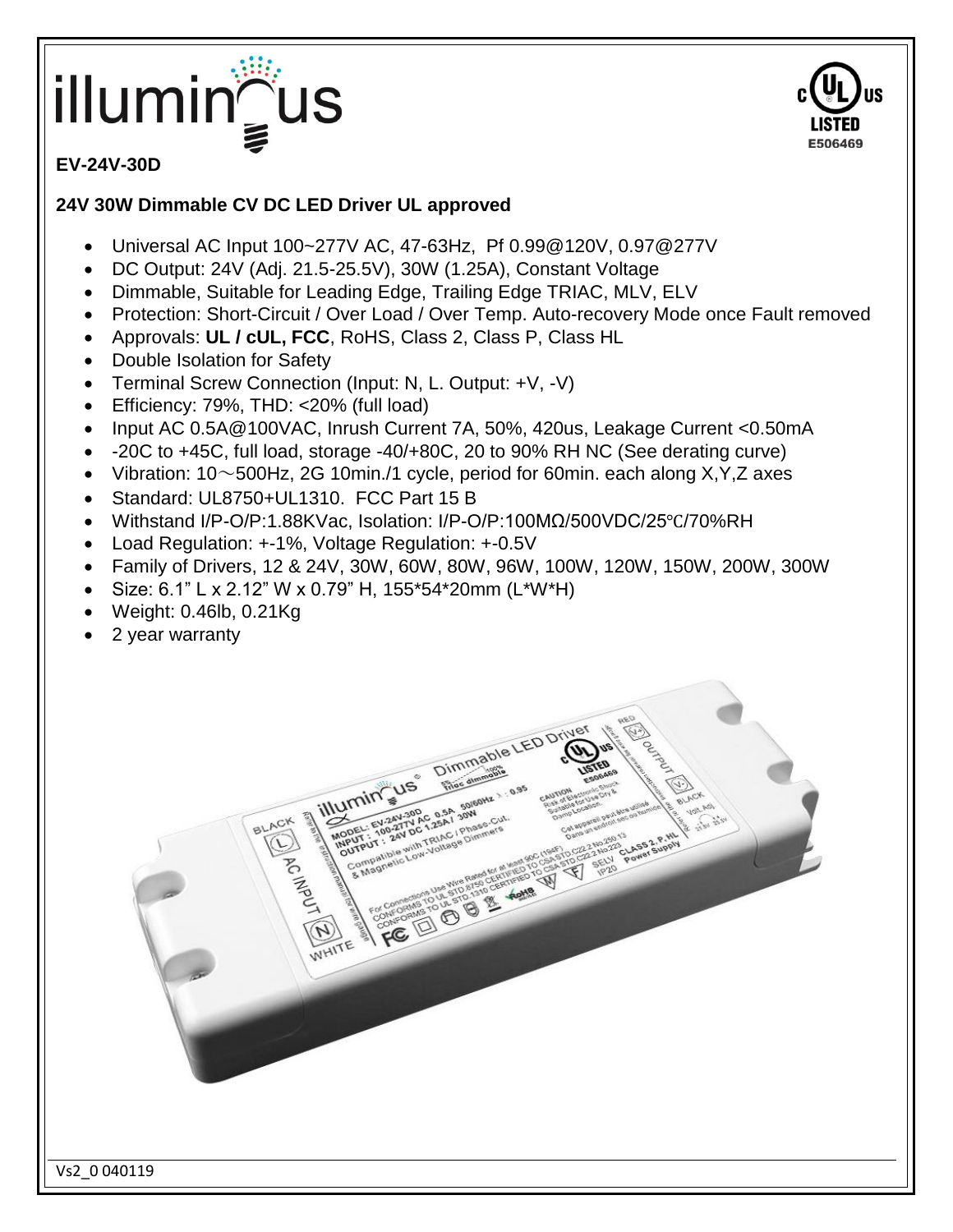# illumin aus

#### **Note:**

- All parameters if NOT specifically noted are measured at 120VAC input, rated load and 25C ambient temperature.
- To extend the driver's useful life, please reduce the loading at lower input voltage



- Input terminals "Black" and "White" to connect to AC L and N.
- Output terminals "Red" to LED Positive side (+) , "Black" to LED Negative side (-)

**Derating Curve**



- To extend product life, please refer to the Derating Curve and derate according to the temperature
- Please make sure the driver is installed with adequate ventilation around it to allow for heat dissipation